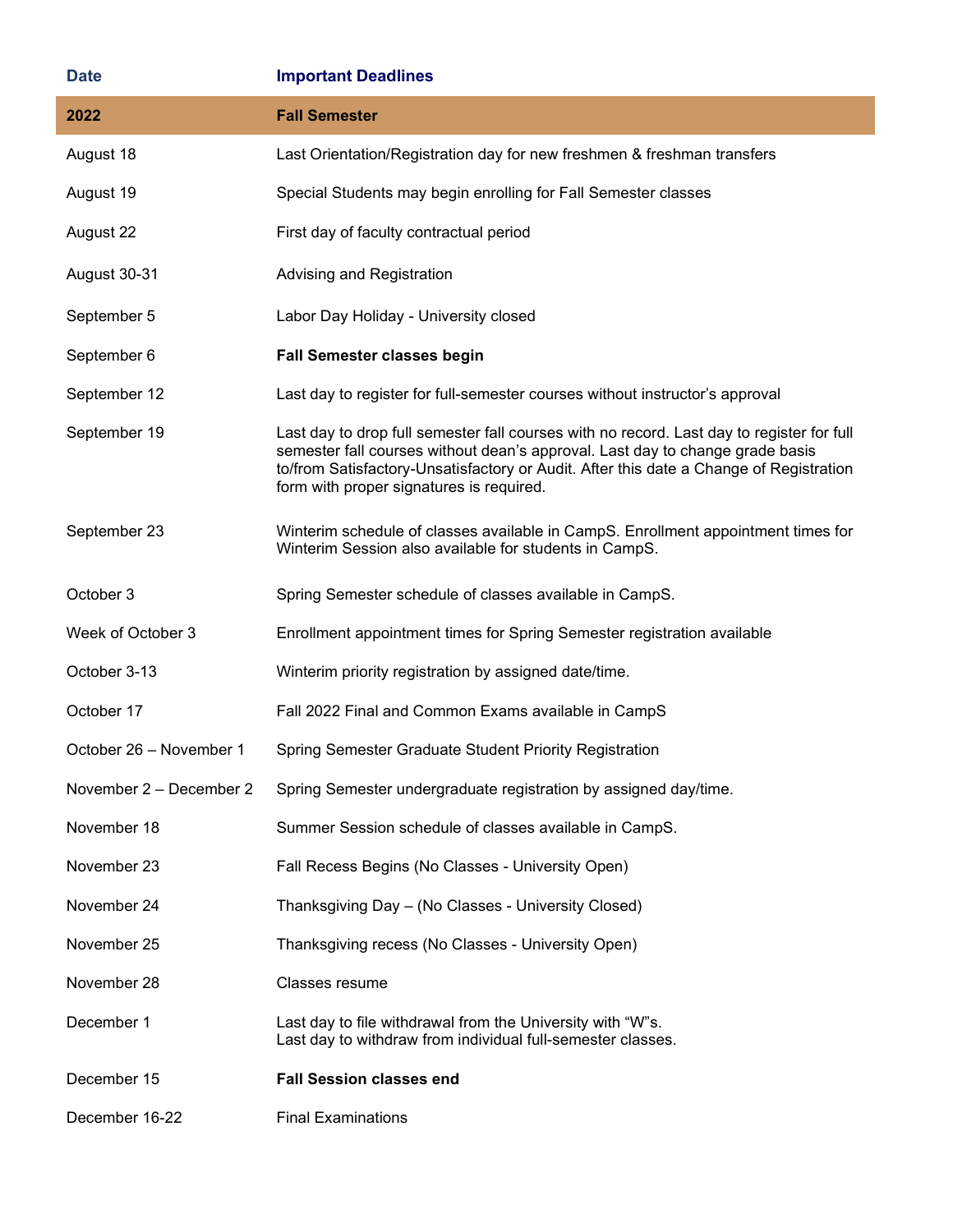| December 17         | <b>UWEC Commencement</b>                                                                                                                                                                                                                                                                                            |
|---------------------|---------------------------------------------------------------------------------------------------------------------------------------------------------------------------------------------------------------------------------------------------------------------------------------------------------------------|
| December 24-25      | Holiday (University Closed)                                                                                                                                                                                                                                                                                         |
| December 26         | <b>University Closed</b>                                                                                                                                                                                                                                                                                            |
| December 27         | Fall Grades due by 4pm in CampS                                                                                                                                                                                                                                                                                     |
| December 31         | Holiday (University Closed)                                                                                                                                                                                                                                                                                         |
| January 2           | New Year's Holiday (University Closed)                                                                                                                                                                                                                                                                              |
| 2023                | <b>Winterim Session</b>                                                                                                                                                                                                                                                                                             |
| January 2           | Deadline to cancel Winterim registration and receive a full fee refund                                                                                                                                                                                                                                              |
| January 3           | <b>Winterim Session classes begin</b>                                                                                                                                                                                                                                                                               |
| January 5           | Last date to drop Winterim courses with no record. Last day to register for Winterim<br>courses without Dean's approval. Last day to change grade basis to/from<br>Satisfactory-Unsatisfactory or Audit. After this date a Change of Registration form<br>with proper signatures is required.                       |
| January 16          | Martin Luther King, Jr. Holiday (No Classes - University Closed)                                                                                                                                                                                                                                                    |
| January 20          | Last day to withdraw from Winterim courses.                                                                                                                                                                                                                                                                         |
|                     |                                                                                                                                                                                                                                                                                                                     |
| January 26          | <b>Winterim Session classes end</b>                                                                                                                                                                                                                                                                                 |
| January 30          | Winterim grades due by 4pm in CampS                                                                                                                                                                                                                                                                                 |
| 2023                | <b>Spring Semester</b>                                                                                                                                                                                                                                                                                              |
| Jan 26-27           | Advising and Registration                                                                                                                                                                                                                                                                                           |
| January 27          | Special students may begin enrolling for Spring Semester classes                                                                                                                                                                                                                                                    |
| January 30          | <b>Spring Semester classes begin</b>                                                                                                                                                                                                                                                                                |
| February 3          | Last day to register for full-semester courses without instructor's approval                                                                                                                                                                                                                                        |
| February 9          | Enrollment appointment times for Summer Session registration available                                                                                                                                                                                                                                              |
| February 10         | Last day to drop full-semester Spring courses with no record. Last day to register for<br>full-semester Spring courses without deans approval. Last day to change grade basis<br>to/from Satisfactory-Unsatisfactory or Audit. After this date a Change of Registration<br>form with proper signatures is required. |
| February 16-17      | Summer Session graduate student registration                                                                                                                                                                                                                                                                        |
| February 20-March 3 | Summer Session undergraduate student registration by assigned date/time.                                                                                                                                                                                                                                            |
| February 25         | Special Students may register for Summer Session                                                                                                                                                                                                                                                                    |